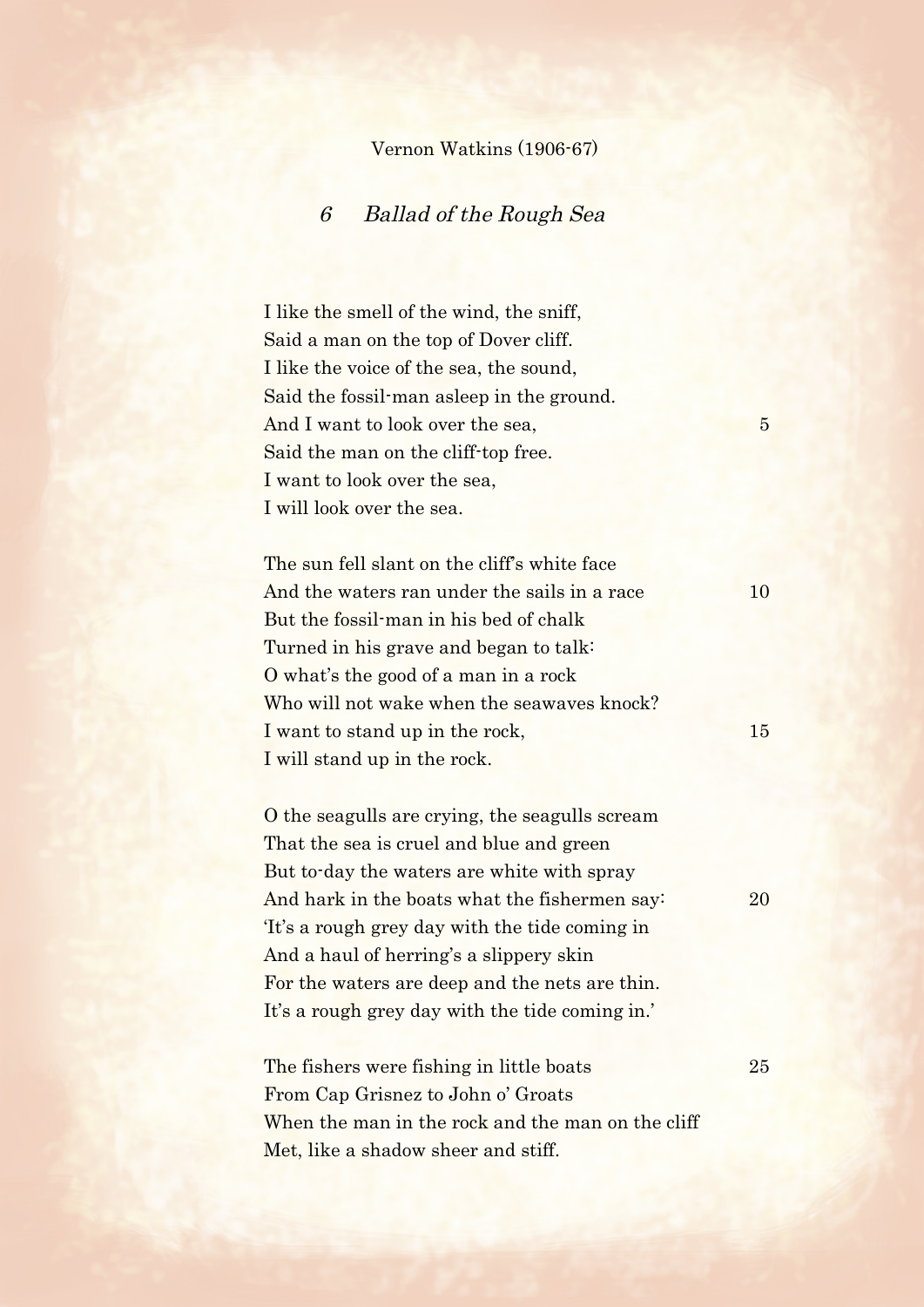They were shooting their hooks from the side And the wind coming in with the tide. 30 They were leaning and looking over the side. They were shooting their hooks from the side.

There's a phantom above the seawaves' roar Screams, and a man has come through the door Of the chalkwhite cliff, and star and sea 35 Are locked in the fear of a fisherman's knee, But louder and louder the white waves hiss — They will never come out of this. Till the stars fall and the stone mouths kiss They will never come out of this. 40

Come up from the sea, you sandy shoals That lurk where Leviathan swims and rolls! Like the pointed limpets stung by foam Bared by the black wave leaping home Come up from the sea, you crags,  $45$ Where the soaked straw-pillow sags, Come up for the wreck's black-timbered rags, Come up from the sea, you crags.

'O wandering water white and free As the runaway stag that hides in the tree, 50 As the runaway stag that flies from the horn, Fly to the low roof where we were born And pull the door from the hinge and throw The seven wild windows all in a row And the tables and chairs in the room below 55 Through the white sea-jaws throw!

There are loaves of bread in the wooden chest And safe on the hooks the white cups rest And high on the shelf are sugar and tea But cold is the darkness under the sea. 60 There's a floor unsafe beneath